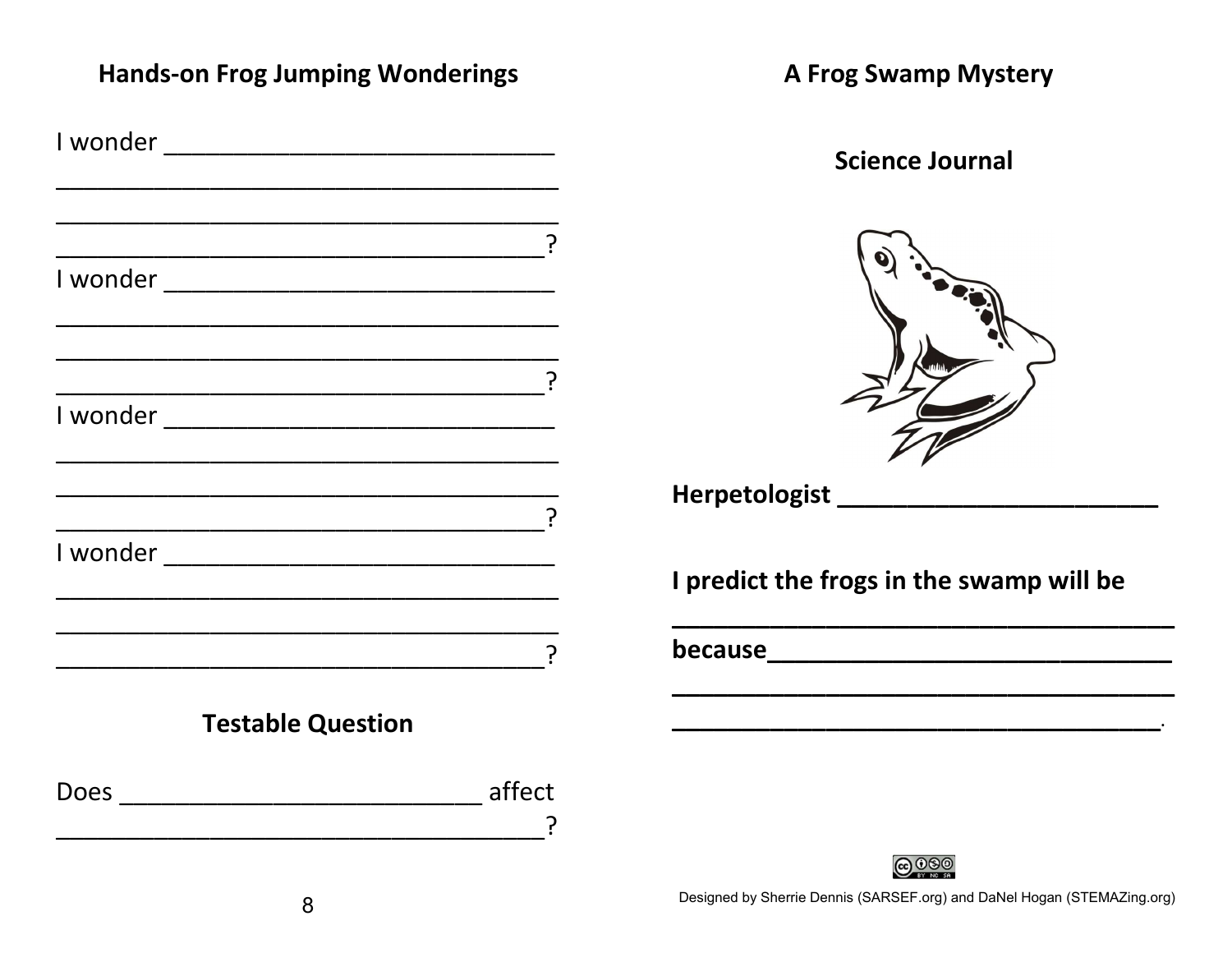

 $1<sup>st</sup>$  Catch – color the frog to match the one caught from the swamp.

 $1<sup>st</sup>$  Catch

**Hands-on Frog Jumping Noticings** 

**Claim:** Based on the data after the 1<sup>st</sup> catch, evidence suggests that only \_\_\_\_\_\_\_\_\_\_\_\_\_\_\_ frogs live in the swamp.

the contract of the contract of the contract of the contract of the contract of the contract of the

| I predict the next frog we capture from the |  |
|---------------------------------------------|--|
| swamp will be                               |  |
| because                                     |  |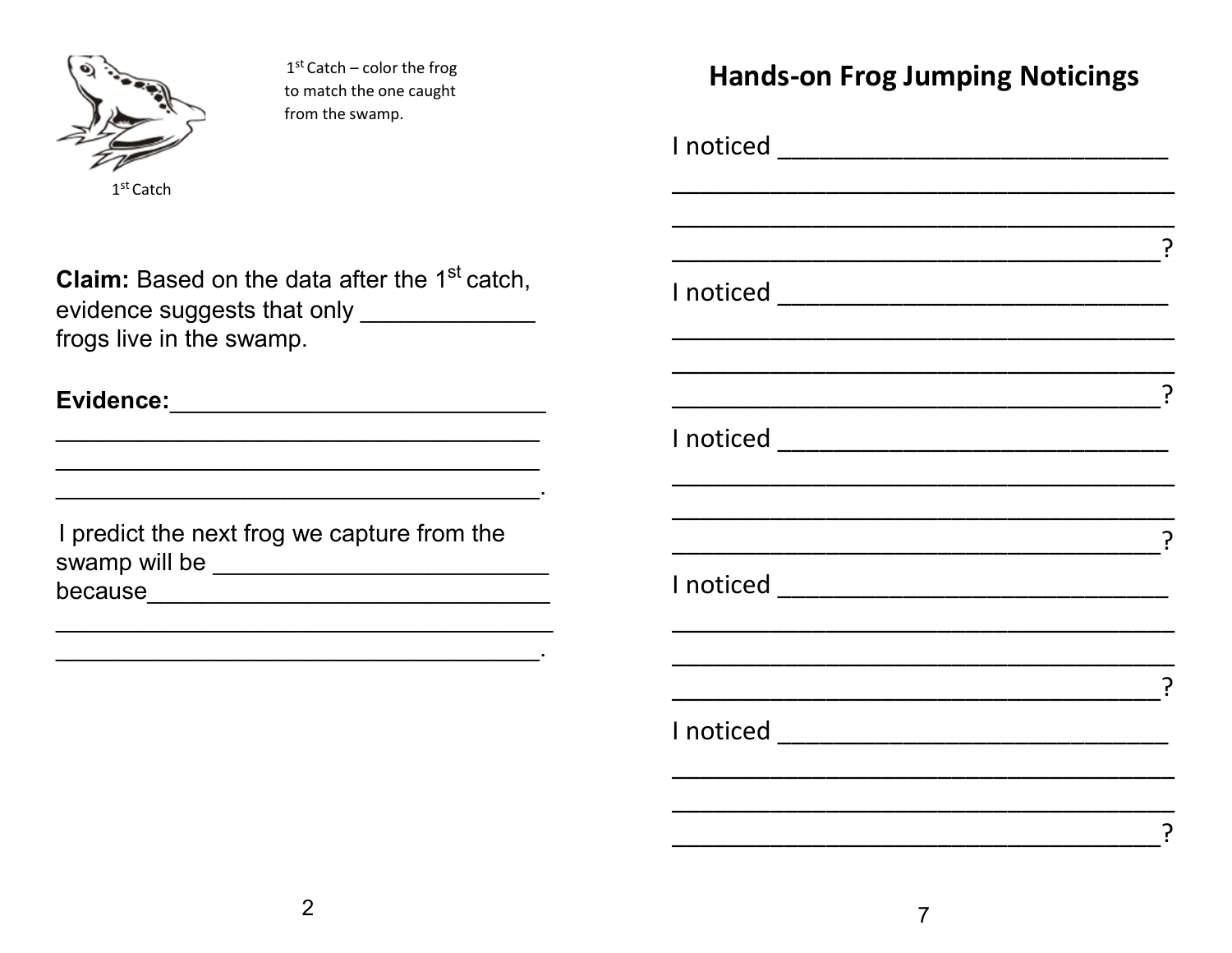## Hopping Right Along What do you wonder?

I wonder why? I wonder if…? I wonder what…? I wonder how…? I wonder what would happen if…?

| I wonder                     |  |
|------------------------------|--|
|                              |  |
|                              |  |
| l wonder ___________________ |  |
|                              |  |
|                              |  |
|                              |  |
|                              |  |
|                              |  |
|                              |  |
|                              |  |
|                              |  |
| I wonder                     |  |
|                              |  |
|                              |  |



Color the frogs to match the one's caught from the swamp.

1st catch **2nd catch** 2nd catch

Claim: Based on the data after the 2nd catch, evidence suggests that frogs live in the swamp.

Evidence:

I predict the next frog we capture from the swamp could be

\_\_\_\_\_\_\_\_\_\_\_\_\_\_\_\_\_\_\_\_\_\_\_\_\_\_\_\_\_

\_\_\_\_\_\_\_\_\_\_\_\_\_\_\_\_\_\_\_\_\_\_ because

\_\_\_\_\_\_\_\_\_\_\_\_\_\_\_\_\_\_\_\_\_\_\_\_\_\_\_\_\_

\_\_\_\_\_\_\_\_\_\_\_\_\_\_\_\_\_\_\_\_\_\_\_\_\_\_\_\_\_

\_\_\_\_\_\_\_\_\_\_\_\_\_\_\_\_\_\_\_\_\_\_\_\_\_\_\_\_.